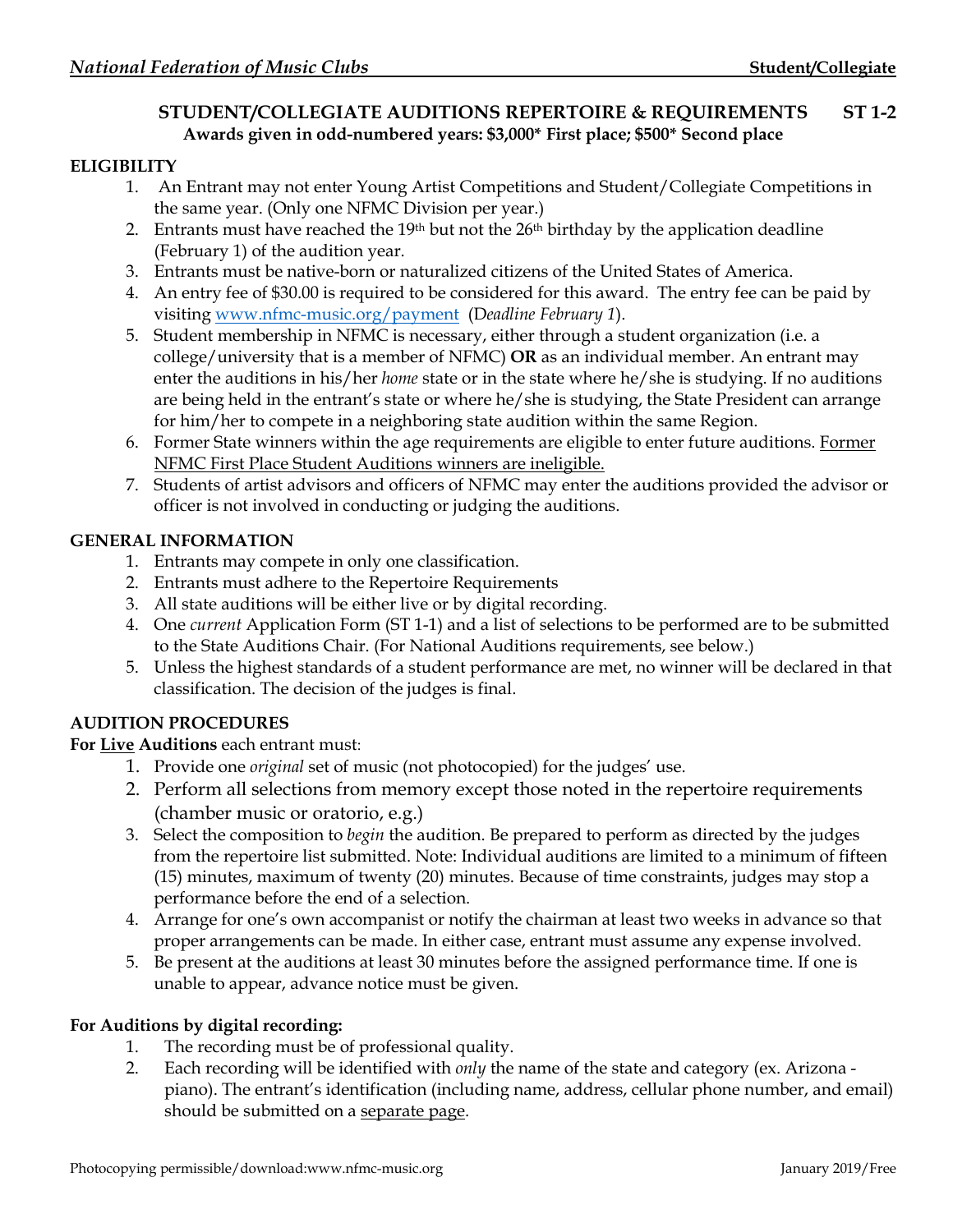- 3. The recording should contain the *entire* required repertoire (*as approved* by the NFMC Student/Collegiate Auditions chair when applicable, i.e. odd-numbered years)
- 4. The entrant's approved repertoire list must be followed, but may be performed in the order of the entrant's preference
- 5. A list of the repertoire must match **the order recorded** with the **exact total time** in minutes and seconds.
- 6. The recording must be accompanied by a Certification Letter (Form ST 1-11) signed by an impartial person who witnessed the recording
- 7. No recording will be accepted if it is recorded during a recital.
- 8. State audition recording must be uploaded to the NFMC website *10 days before audition date.* State auditions chair will advise entrants as to the date.

# **NATIONAL BIENNIAL AUDITIONS (IN ODD-NUMBERED YEARS):**

- 1. The prerequisite to competing for national Student/Collegiate Auditions Awards is winning a State competition.
- 2. In odd-numbered years, when State winners compete in the Biennial National Auditions, State Auditions will be conducted **between February 15 and March 15.** (In even-numbered years, State Auditions may be held at the discretion of the State Chair.)
- 3. In odd-numbered years, Entrants must submit a copy of the list of selections to be performed (Repertoire List) along with a copy of the Application (Form ST 1-1) to the NFMC website [\(www.nfmc-music.org/applicant-file-upload\)](http://www.nfmc-music.org/applicant-file-upload). (A copy of that Entrant's Repertoire List will be sent, along with a copy of the Application Form to the National Chair for review.)
- **4.** The NFMC National Student/Collegiate Auditions Chair will either approve the Entrant's Application and Repertoire list or contact the State Chair with areas that need to be addressed. **No substitutions or change of the entrant's repertoire is allowed after the selections have been approved by the National Chair.**
- 5. Each Winner of the state auditions is required to prepare an audition recording for the National competition. Within one week after *live* state auditions, a winner will make a recording to upload to the NFMC website, *deadline March 22*. (See Instructions "For Auditions by digital recording")
- 6. A national first-place winner in any classification may be invited to perform as part of an NFMC program.

# **SCHEDULE**

- 1. February 1 Application & Repertoire list due; Membership & application fees due
- 2. February 15 March 15 Live & Digital State Auditions
- 3. March 22 ALL digital recordings due from state winners; upload at [www.nfmc-music.org/applicant-file-upload](http://www.nfmc-music.org/applicant-file-upload)
- 4. April 15 Completion of auditions & announcement of national winner

# **REPERTOIRE**

## **Piano** – *All music is to be played from memory*

- 1. J.S. Bach: any important work, such as a Prelude and Fugue from *The Well-tempered Clavier* or a Toccata; one (or more) movements may be selected from such works as the *Partitas, French* and *English Suites* and the *Italian Concerto*.
- 2. The first movement of a sonata by Haydn, Mozart, Beethoven, or Schubert.
- 3. A major composition from the romantic period, such as a Chopin Ballade or a Brahms Rhapsody, or a movement from a sonata or other large-scale work.
- 4. An etude of virtuosity. Suggested composers: Chopin, Liszt, Debussy, Rachmaninoff, Scriabin, Perle, Thomson, Bartok, Szymanowski, Ligeti, Rorem, Macdowell. (This etude should be by a different composer than the other categories.)
- 5. A significant work of a published U.S. American composer.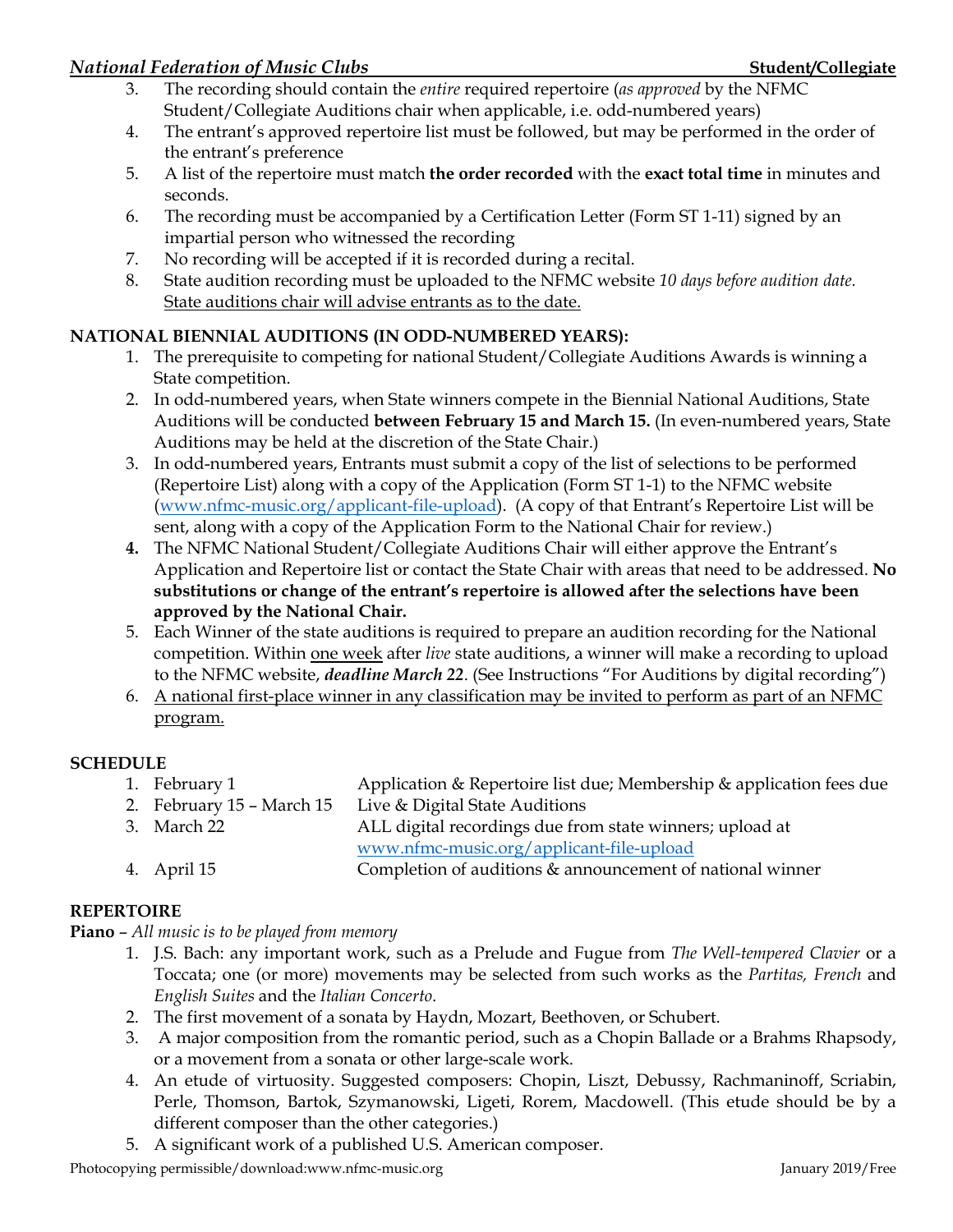## **Organ** – *May play with music*

- 1. Bach: Prelude & Fugue in D major, BWV 532, or any important work of J. S. Bach
- 2. A work chosen from the following: *Plein Jeu (Suite Du Deuzienne Ton)* N. Clerambault *Offertoire sur les Grand Jeux (Messe pur les Paroisses)* F. Couperin *Noel X (Grand Jew et Duo)* C. Daquin

3. A composition by Franck, Brahms, Mendelssohn, Reger or a piece in the Romantic style by a later composer.

Maximum of 8 minutes performance time.

4. A composition by a published U.S. American composer. Maximum of 8 minutes performance time.

## **Harp** – *All music to be played from memory*

- 1. Handel: *Concerto in Bb*, first movement (any published edition for pedal harp)
- 2. A work of at least five (5) minutes playing time by a Romantic or Impressionistic composer, such as Ravel's *Introduction and Allegro*. Debussy's *Danses*, Rota's *Sarabande and Toccata*, the Tailleferre *Sonata*, Hindemith's *Sonata*, or either of the Caplet *Divertissements*
- 3. A published U.S. American contemporary piece of approximately five (5) minutes playing time. Suggested composer: Salzedo, Grandjany, Dello Joio, Hovhaness

## **Classical Guitar** *– all music to be played from memory*

- 1. Two movements from the J.S. Bach *Lute Suites* or appropriate movements from either violin or cello unaccompanied suites. For example: the Prelude and Allemande from *Lute Suite No. 1* or *No. 3.*
- 2. Two representative works from the Classical-Romantic Periods.
- 3. Three representative works from the 20<sup>th</sup> century and contemporary repertoire.
- 4. One composition by a published U.S. American composer **required:** Frederick Hand, David Leisner; Benjamin Verdery; Andrew York; etc.

## **Percussion**

## Mallet Keyboard

- 1. First movement of *Concertino for Marimba* by Paul Creston, U.S. American composer (published by G. Schirmer)
- 2. A four mallet work of the performer's choice

## Timpani – Multiple Percussion

- 1. The required mallet keyboard selections must be performed plus a work of the performer's choice from either one of the two remaining categories and one additional composition of the performer's choice.
- 2. The required mallet keyboard selections must be memorized. Memorization is optional for all other music.

#### **Man's Voice** – *All music to be performed from memory, except oratorio*.

- 1. One aria from an opera and one aria from an oratorio (to be sung in the original key and original language)
	- One of these arias must be by Bach, Handel, Haydn, or Mozart.
- 2. A group of art songs sung in the original language requiring no more than ten (10) minutes performance time: one selection from the Italian-born composers of the 17<sup>th</sup> or 18<sup>th</sup> centuries; one German selection; **and** one French selection from the Classic, Romantic, or Modern periods.
- 3. Three or four contemporary songs sung in English (by English and published American composers). One published U.S. American composition **required.**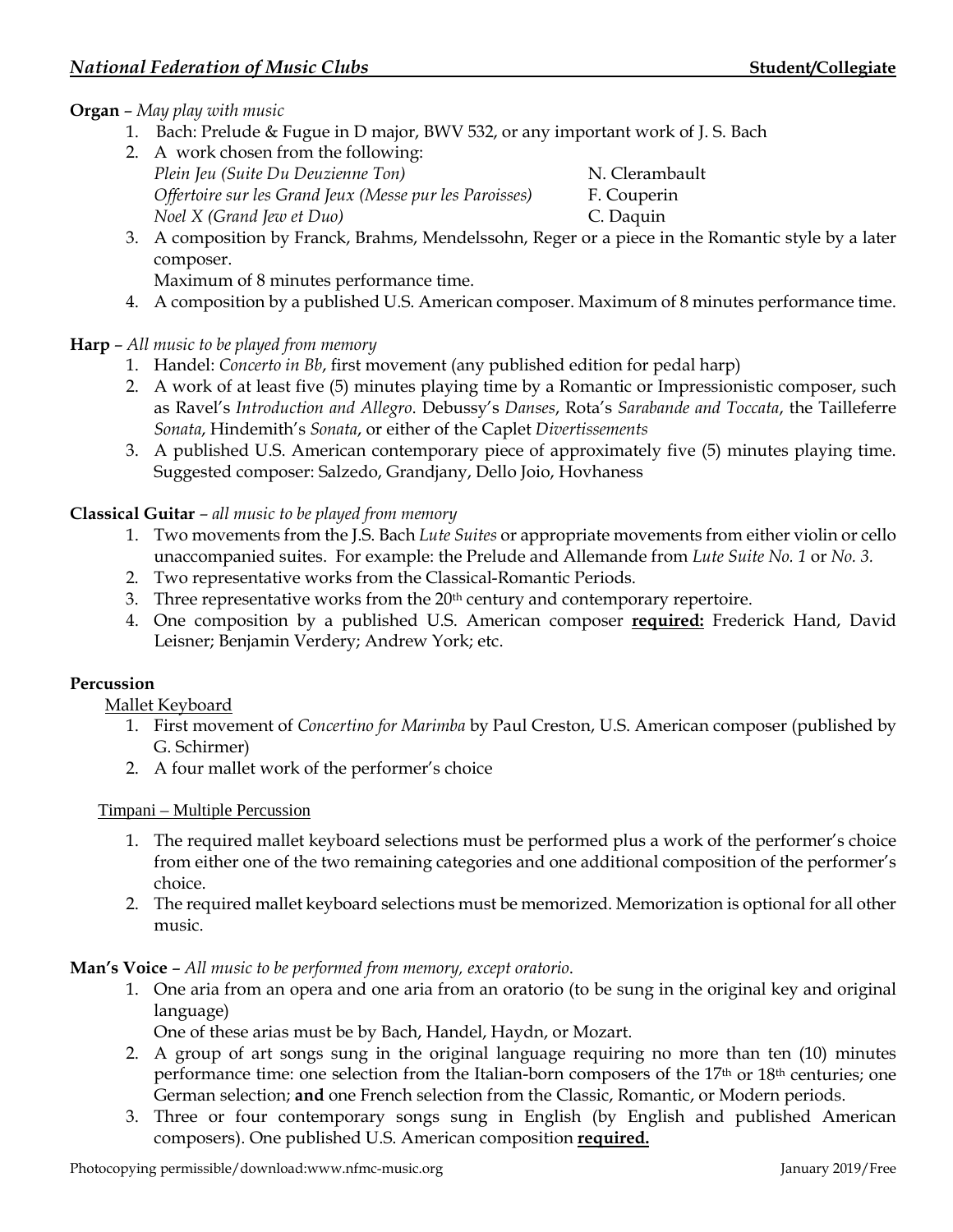**Woman's Voice** – *All music to be performed from memory, except oratorio*.

- 1. One aria from an opera **and** one aria from an oratorio (to be sung in the original key and language). One of these arias must be Bach, Handel, Haydn, or Mozart.
- 2. A group of art songs sung in the original language requiring no more than ten (10) minutes performance time; one selection from the Italian-born composers of the 17th or 18th centuries; one German selection; **and** one French selection from the Classic, Romantic, or Modern periods.
- 3. Three or four contemporary songs sung in English (by English and published American composers). One published U.S. American composition **required**.

**Violin -** *All music to be performed from memory, except chamber music (sonatas), which may be played with music*

**1.** Two contrasting movements from one of the six unaccompanied sonatas and partitas of J.S. Bach (or the Chaconne in its entirety); **or**  One of the following sonatas (complete); Bach, any of the six sonatas for violin and keyboard;

Vivaldi *in A major*; Leclair *in D major*; Tartini *in G minor*; Geminiani *in A major*; Handel *in D major*; Vitali *Chaconne*

2. The first movement of one of the following standard violin concerti: Saint-Saens #3; Bruch *in G minor*: Mendelssohn; Wieniawski *in D minor*, Lalo *Symphonie Espagnole*; Haydn *in C major*; Mozart *in A major*; Barber; Kabalevsky; Tschaikowsky; **or**

One of the following in its entirety: Saint-Saens *Havanaise*; Saint-Saens *Introduction and Rondo Capriccioso*; Chausson *Poeme*; Ravel *Tzigane*: Bartok *Rhapsody #1* or *#2*; Vaughan Williams *Lark Ascending*; Ysaye *Ballade for Unaccompanied Violin*

- 3. One movement of a sonata for violin and piano by one of the following composers: Mozart, Beethoven, Schubert, Brahms, Schumann, Grieg, Faure, Debussy, Ravel, Prokofiev, Hindemith, Ives, or Copland
- 4. A short piece showing beauty of tone and expression from a published U.S. American composer **required.**

**Viola** *– All music to be performed from memory, except chamber music (sonatas) which may be played with music*.

- 1. Two contrasting movements from a suite by J.S. Bach
- **2.** First or last movements of the Stamitz, Hoffmeister, Handel *B minor*, or J.S. Bach concerto; **or** The first or last movement from Brahm's *Sonata., Opus 120, #1* or *#2*; or Schubert's Sonata *in A minor (arpeggione*)
- 3. Choose a selection from a 20th Century published U.S. American composer **required**.

**Violoncello** – *All music to be performed from memory except chamber music (sonatas), with may be played with music.*

- 1. Two contrasting movements from one of the six solo suites of Bach; **or** A complete classic sonata to be selected from the following: Sammartini, *in G major*; Boccherini, *Adagio and Allegro in A major*; Boccherini, *in C major*; Francoeur, *in E*; Haydn *in C major*; Locatelli, *in D major*; Breval *in G major*; Veracini, *in D minor*; or any Vivaldi sonata.
- 2. First movement of a standard, or modern concerto by Saint-Saens, Lalo, Haydn, Schumann, Dvorak, Barber, Shostakovich, Elgar, Walton, Prokofiev, or Britten
- 3. One movement of a standard or modern sonata by Beethoven, Brahms, Mendelssohn (*D major*), Schubert *(Arpeggionne*), Barber, Martinu, Dohnanyi, Rachmaninoff, Grieg, Shostakovich; **or** One movement of a solo sonata (suite) by Hindemith, Crumb, Reger, Cassado, Sessions, Diamond, Stravinsky, or Kodaly.
- 4. A contemporary short piece or a brilliant technical work from the 20<sup>th</sup> century.
- 5. One composition by a published U.S. American composer is **required**. It can be one of the composers listed above.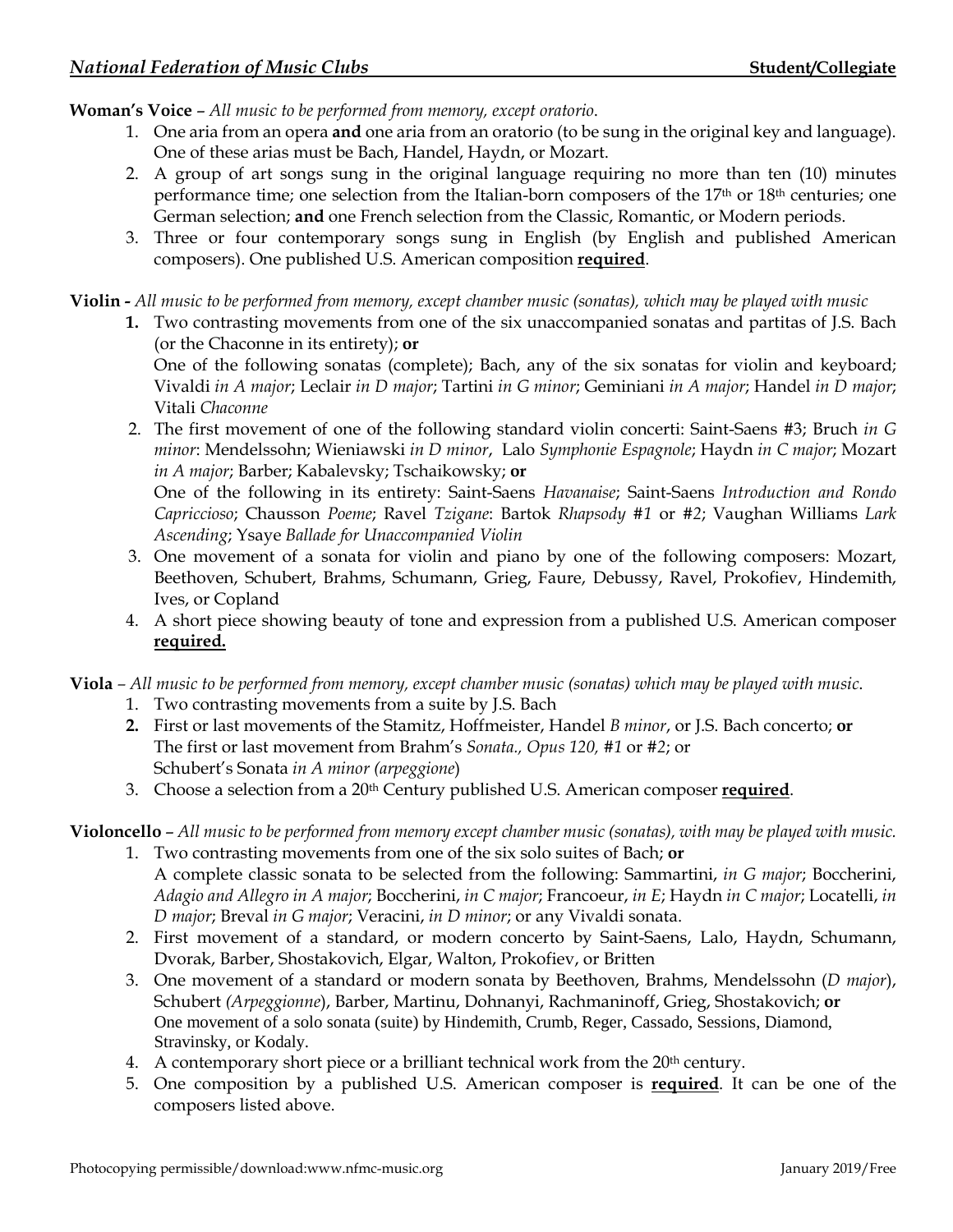**Double Bass** – *All music to be performed from memory, except chamber music (sonatas), which may be played with music*

- 1. Baroque: a sonata by Vivaldi, Handel, Eccles, Marcello, or Scarlatti; or Bach suites, or sonatas
- 2. Classical: First movement of a concerto by Dragonetti, Vanhall, Capuzzi, Pichl, or Dittersforf
- 3. Romantic: First movement of a concerto by Bottesini or Koussevitsky, or Bach suites, or sonatas
- 4. 20<sup>th</sup> Century: a contemporary composition by Persichetti; Jacob; Hindemith; Henze; Proto, or a work of similar difficulty.
- 5. One composition by a published U.S. American composer **required**. It can be one of the composers listed above.

**Orchestral Woodwinds** *– All orchestral woodwinds music is to be performed from memory, except chamber music (sonatas) which may be played with music.*

#### **Flute**

- 1. First movement of a concerto or concertino by Pergolesi, Platti, Mozart, Boccherini, Chaminade, or Ibert
- 2. First movement of a sonata or sonatine by Bach, Handel, Hindemith, Piston, Poulenc, or Dutilleux
- 3. Other: Griffes *Poeme*; or Hanson *Serenade*; or Kennan *Night Soliloquy*
- 4. One composition by a published U.S. American composer **required**. It can be one of the composers listed above.

#### **Oboe**

- 1. First movement of a concerto or concertino by Cimarosa, Handel, Marcello, Vivaldi, Haydn, Mozart, Milique, Bellini, or Guilhaurd *(No. 1)*
- 2. First movement of a sonata or sonatina by Bach, Handel, Telemann, Saint-Saens, Hindemith, or Poulenc
- 3. Other: Schumann *Romances*; Hanson *Pastorale*
- 4. One composition by a published U.S. American composer **required**. It can be one of the composers listed above.

## **Clarinet**

- 1. First movement of a concerto or concertino by Mozart, Spohr, Weber, or Copland
- 2. First movement of a sonata or sonatina by Brahms, Saint-Saens, Bernstein, or Hindemith
- 3. Other: Schumann *Fantasy Pieces*; or Finzi Five *Bagatelles*; or Stravinski *Three Pieces*
- 4. One composition by a published U.S. American composer **required**. It can be one of the composers listed above.

#### **Bassoon**

- 1. First movement of a concerto or concertino by Vivaldi, Mozart, Weber, David, or Jacob
- 2. First movement of a sonata or sonatina by Telemann, Saint-Saens, Etler, or Hindemith
- 3. Other: Weber *Hungarian Rondo*
- 4. One composition by a published U.S. American composer **required**. It can be one of the composers listed above.

#### **Saxophone**

- 1. First movement of a concerto or concertino by Glazunov or Ibert
- 2. First movement of a sonata or sonatina by Bach, Handel, Creston, Heiden, Hindemith, M. Turkin, or Jacobi
- 3. One composition by a published U.S. American composer **required**. It can be one of the composers listed above.
- 4. Additional movement from any of the above listed sonatas or concerti could be performed to fill out the required 15 minutes minimum playing requirements. (Not necessary if already a full 15-minute program.)

#### **Orchestral Brass** – *All orchestral brass music is to be performed from memory, except chamber music (sonatas) which may be played with music.*

#### **French Horn**

1. First movement of a concerto or concertino by Telemann, Haydn, Mozart, Rosetti, F. Strauss, R. Strauss, Gliere, Larsson, or Jacob